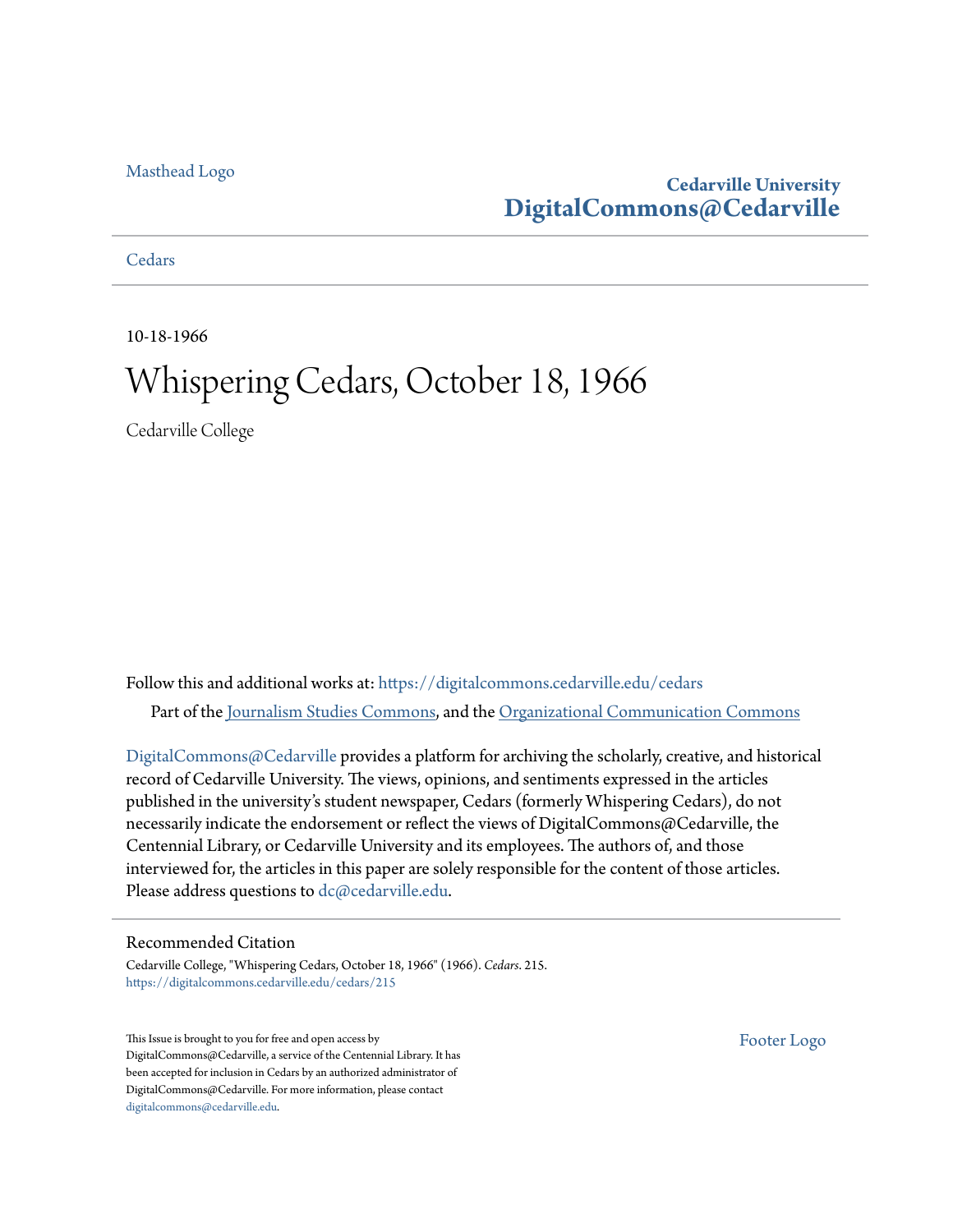

VOL. 2, NO. 2

Anyone with an opinion to express may send it tb the editor in signed letter form. WHISPERING CEDARS is a student opinion publication; therefore your contributions are welcome. We will not obligate ourselves to print anything libellous, scurril'ous, or ridiculous.

## *Sneak Review*

September 29 brought renewed calm to Cedarville when the seniors successfully sneaked at 3:22 p.m. on the stage in the high school gymnasium. Juniors cried. Seniors laughed and left.

The senior sneak was many things to each individual. To many the most memorable moment will be the time they volunteered to go swimming in the lodge's ice pond. Others may remember the all-night rook parties, or the round robin ping pong tournament that ended at 3 a.m.

There were other exciting things too: being able to wear Bermudas all day, Nancy Hes' and Connie Barto's gallant defense against the senior men, Walt Keib's fabulous date with one of the waitresses, and, of course, Mr. Reed's pajamas that turned up on his breakfast plate. These things all show that the senior class realizes the truth. of the saying: "All work and no play, makes Jack a dull boy."

Below are the impressions about the sneak of two seniors and their class adviser. \* \* \*

There were inspirational aspects of the sneak tob. Dr. Reed and Tim Timmons both brought great messages from the Bible. The testimony meeting Saturday night was the inspirational highlight of the weekend. This was a time when we were able to rejoice with bur class members in the ways God has

worked in each of our lives. It was not only an inspiration; but a challenge to live more for the Lord daily. The senior sneak was great!  $*$   $*$ 

## *Junior Retreat*

Editor's note: Personable Byron Shearer has contributed a feature article to offset the publicity received by the seniors.

"If there are those on campus who are still wondering why so many juniors were up and about September 17 before 7:00 a.m., it is not because they thought the seniors were going to sneak. They wanted a breath of fresh air.

"The junior retreat started with a



As the Sunday morning sun rose, most of the girls could be found- over hot stones preparing meals for the boys. The guys were delighted to find that eggs could taste good.

hour drive over busy Ohio roads *to* Pymatuning State Park bn the border between Ohio and Pennsylvania. After arrival, juniors could be seen on boats, horses, cars, trees, beach, and other recreational facilities such as slides and swings. There were some who <sup>p</sup>layed football on the blacktop road, but gave that up after a couple of downs.

"Toward evening and darkness, smatterings of juniors started walking toward a convenient peninsula. Some went alone; some wished they were alone. Half the class rode in or on Mr. Wetzel's car.

"They all got there in time to see the whole lake lit up by the brilliance of a mete'or flashing across the sky. This seemed to inspire the testimony meeting which followed as many of the

CEDARVILLE COLLEGE, CEDARVILLE, OHIO OCTOBER 18, <sup>1966</sup>

ELLEN SNOOK: Chosen as Cedarville's finest senior lady to reign over the Homecoming ceremonies.

 There are many things a man prides himself in: his wife, kids, car, the family cat perhaps. Dearer to his heart than anything else when in the middle of the Kentucky wilderness where the nights are very cold are his pajamas. This is the story of THE GREAT PA-JAMA ROBBERY, as told by the Pajama Thief.

CHAPTER ONE

The day was completed by another Baltimore victory over the lagging Los. Angeles Dodgers.

 The arrangements were all made. Number 1 was to secure a key to enter the victim's room. The victim? John Reed. Number 2 was stationed outside as lookout. Numbers 3 and 4 (one of whom is the author) were inside the room ready for action. The time was 9:30 Saturday morning.

The robbery began. My comrade and I began a frantic search of the contents of Mr. Reed's room for the prized possession. Ah! There they are in the

#### (Continued on Page Three-See PAJAMA GAME)

class shared the blessings and glory of God's handiwork in their lives.

"Mr. Murdoch drove up for the morning service which was 'open air. This added to the joy and fellowship cf the Lord's presence.

"After the service, class members started on scheduled activities and some that were not scheduled, such as an unexpected swim and bean fight. Still others found a comfortable place and slept through the afterno'on.

"Through the weekend there was <sup>a</sup> closer fellowship sensed which promises to continue through graduation. The class plans to have at least one more retreat this year and a successful sneak next year."

## HOMECOMING

Advertised as "A Real Homecoming," the 1966 festivities for the alumni were arranged differently than those of previous years. Two days, Friday and Saturday, were allocated for the event, rather than Saturday alone. Student council arranged for babysitting during the alumni activities.

,Registration began at one o'clock Friday, October 7. At two o'clock, the male alumni had a golf tournament at Snyder Park in Springfield. Bob Humphreys proved the best duffer with a forty seven total for nine holes.

The Banquet Friday evening was <sup>a</sup> buffet with roast beef, chicken and turkey as the main course choices. Ty

Bryant of the class of '64 was the master of ceremonies for the following program of memory-provoking slides and readings of class wills and prophecies. Music was provided by the Victors trio.

## *VOCP IS HERE*

Great popufatioh centers of the modern world are characterized by radio coverage, and Cedar Park is no *ex*ception. With an FCC-approved wireless microphone broadcasting unit, Cedar Park inhabitants with FM radios are treated every evening to a delightful hour of music, news, and sports from 9:00 to 10:00 p.m. over the WCDR band.

[n an interview with the personable, but rather evasive, Dale Pritchett, founding genius of VOCP (Voice of Cedar Park), the reporter learned that future plans include the purchase of a turntable and "microphone mixer with pre-amplifier and monitor."

Pritchett emphasized the value of the station in providing valuable speaking experiences to future broadcasters, pastors, and businessmen.





Cedars

After craning their necks to watch two of the three sky divers land on target in the center bf the soccer field, the alumni crowded under the pines west of Williams Hall for an ox roast.

Before the soccer match, a brief business meeting was conducted to nominate the slate of candidates for the approaching alumni elections. Then they turned but in force to see the Yellow Jackets outmaneuver the Kenyon College squad 2-0. Dave Gregory scored both tallies for Cedarville.



WHISPERING CEDARS still has most positions on its staff open. Assistant editors, advertising editor, business manager, circulation manager, reporters, and photographers are needed. If you are interested in any of these areas contact Joe Snider personally or by means of intramural mail.

Mrs. Merlin Ager gave birth to her second daughter, Rebecca Ann, at 5:30 a.m. on Wednesday, September 14. Congratulations Mr. and Mrs. Ager from the WHISERING CE-DARS. Mr. Ager distributed candy to the faculty on the morn of the blessed event.

The senior float won the float competition, making it the fourth year in a row for the class of '67 to win. They are the first class to do this.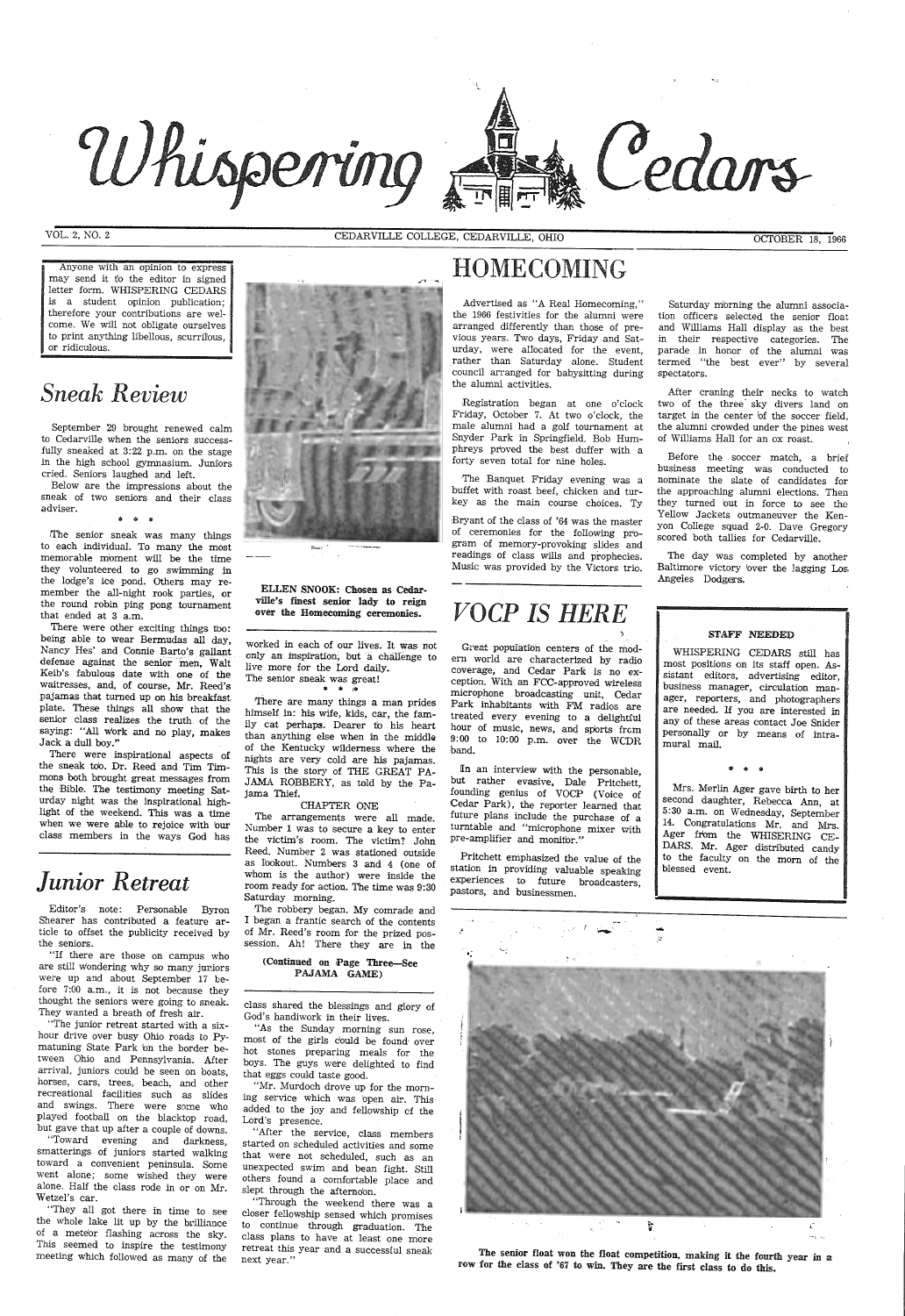PUBLICATION FACTS WHISPERING CEDARS is a publication of campus events and student opinion for Cedarville College, published semimonthly. Editor: Joseph Snider Assistant editors: Delores Cooper, Ann Walstrum, Michael Woodend Business manager: Linda Garlock Advertising editors: Laura Field, Karolyn Wagner Circulation manager: Joseph Platek Staff: Candy Coats, Alice Miller, Karen Nelson, Janet Phenix, Ruth Rodriguez, Lois Rumage

## *EDITORIAL lhristian Love*

The senior sneak provided the stimulus for this series of thoughts. A lot of superlatives have been applied to the event, and the descriptions are still far more pale than the actual occasion. For me the sneak stirred some old questions about the nature of Christian love. What was so different about the sneak from the routine of classes that created such <sup>a</sup> healthy atmosphere? Here is an attempted answer.

Jesus commanded His disciples to love one another, and the apostle John records this as a test or proof of conversion. As twentieth century Christians, we are exhorted by the Bible to hold these truths binding upon ourselves. Our educational experience at Cedarville College cannot be truly complete without love for our brothers and sisters in the Lord.

Have you ever wanted to testify in a prayer meeting and did not because you feared someone would think it boasting? Do you feel uneasy when you are with another Christian and an opportunity to witness arises? If you were really blessed by some devotional thought, can you share it with a friend without fear of a questioning glance?

Since, on the sneak, the seniors were living like one large family, it was easier to think as a group and not be critical. One of the girls witnessed to a man at the desk from three to five Monday morning and told others about it next morning to get some assistance in speaking with him. Two fellows, for not witnessing to a man they met in town, said so in a testimony meeting, and one of them was able to go back to see him. There was no talk about the pretense of of spirituality but an appreciation of the face value of their acts. In the latter case we all recognized a common fault and sympathized with it.

<sup>I</sup>would like to suggest that we have these fears about sharing our Christianity among ourselves because we would react that way if the situation were reversed. When we are critical of someone's motivations, we are not even giving him the benefit of a doubt and certainly not loving him. This is the key to all I have to say. Christian love is not sentimental, seldom emotional, but rational and sympathetic.

Of course loving another as ourselves does not mean we should fail to recognize or gloss over faults. We realize evil qualities in ourselves and sometimes hate ourselves after a mistake that may have brought misery or disgrace. Except in the case of a suicide, however, we still give ourselves another chance-the benefit of a doubt-even in repeated instances of a fault. We have a right to another chance in our own eyes.

These are rough examples, but the same principles need to apply fu every aspect of our lives to really fulfill our Holy Father's expectations. Christians are a group with certain common aims and motives. We cannot work together without loving our neighbor as ourselves. The corollazy of this is judge not lest you be judged. In the light of an unsentimental, sympathetic love, I Corinthians 13 takes on a fuller meaning.



#### October 15, 8:30 October 14, 2:00

Lorin Hollander, pianist Cincinnati Music Hall

"Spoon River Anthology"

# Cultural Schebule

October 14, 8:00 October 15, 7:30

October 19, 8:30

**Cedarville** Lumber Company Lumber & Building Material Phone SO 6-2611 CEDARVILLE, omo

Mees Hall, Capital University, Columbus, Ohio

Premier concert of the Columbus Symphony Orchestra Veterans Memorial Auditorium, Columbus, Ohio

October 21, 22, 8:30 Byron James, pianist Cincinnati Music Hall

October 23, 8:30

Antioch String Quartet

Antioch Auditorium, YeUow Springs, Ohio

October 27, 8:15

John Canaday, art critic of The New York Times and author of "Mainstreams of Modern Art," dis-

Kennedy Ballroom, University of Dayton

October 27, 29, 8:15

"As You Like It," the Otterbein College Theatre group

Conan Hall, Otterbein College

October 28, 29, 8:30 Isaac Stern, violinist Cincinnati Music Hall

*CHRISTI A~ SER VICE* 

cusses "Artist, Critic, and Public"

"Jesus loves the little children, all the children of the

world."

This familiar song teaches that Jesus loves the children; and teaching children to love Jesus are twenty Cedarville students. Each Sunday this Christian Service group travels to the Ohio Soldiers' and Sailors' Orphanage in Xenia.

Arriving early, the Cedarville group has a time of prayer before going to meet the children in the auditorium. Beep, the group leader, opens the morning's activities with chorus

The young people break into groups of a dozen according to age. Each Cedarville student, while teaching a class, attempts to make personal contact with the children. For example, Eunice Anderson and Irene Millikan told their class about the Senior Sneek. Dan Nevit grew to know his boys

singing and Scripture reading.

better by walking around their campus with them.

**BOOK REVIEW** 

Although the Home is called an orphanage, many of the approximately 600 children come from broken homes. They desperately need attention and understanding. [Beep welcomes anyone interested in going to the OSSO Home for Christian Service. In the future, Miss Jean Fisher will be instructing this

group in teaching.

#### THE SCREWTAPE LETTERS

#### by C. S. LEWIS

Down in the depths of Hell, in one of the numberless offices of its vast bureaucracy, sits one of Satan's legion, a devil named Screwtape. He is writing letters to his nephew Wormwood, a Junior Temptor working 'on Earth with a "patient," a human being who recently has become a Christian. As Wormwood encounters the problems and challenge of leading a person away from the Lord ("the Enemy," Screwtape calls Him), his uncle sends advice. <sup>A</sup> few examples of Screwtape's advice:

"There is nothing like suspense and anxiety for barricading the human's mind against the Enemy. He wants men to be concerned with what they do; our business is to keep them thinking about what will happen to them."

"You must bring him to a conditfon in which he can practise self-examination for an hour without discovering any of those facts about himself which are perfectly clear to anyone wh'o has ever lived in the same house with him or worked in the same office."

Leading a soul into sin takes strategy, and Screwtape shows himself a master of human psychology. Most of us think of sin as large, dramatic, and very explicit. But Screwtape knows better. The most successful (for him) sins are the subtle ones.

,Perhaps Screwtape's cleverness would be appealing to the reader, because the "patient" is no match for him, were it not for the constant countermoves of the Enemy. Greater than all bf Hell's strategy is the grace of God. This is the implication of C. S. Lewis as he shows a fascinating picture of temptation as well as a humorous portrayal of a demonic personality.

Beal's

Department

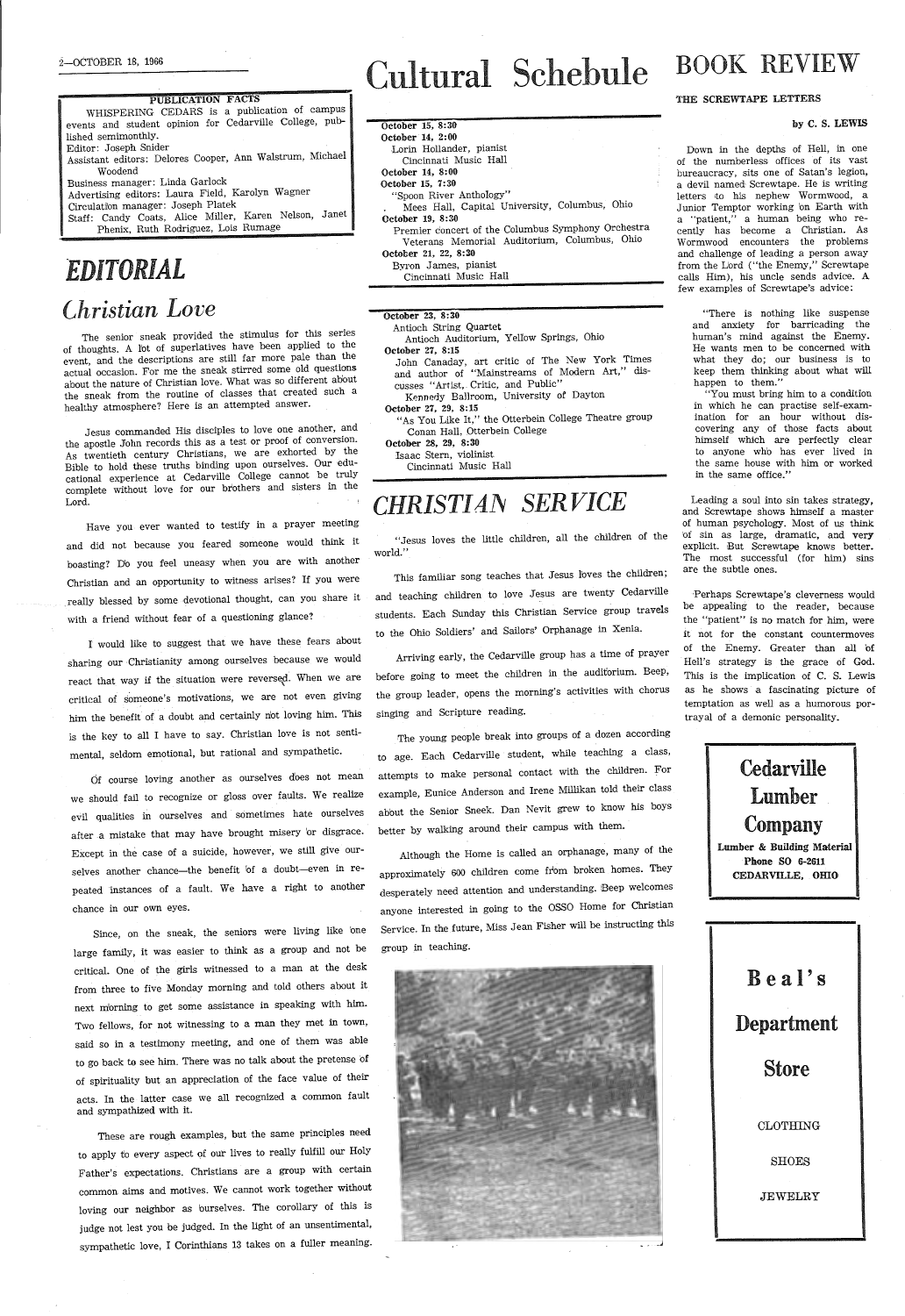## **Cross**<sub>&</sub> Country

Cross country is a seven man team effort. At the end of the race, the numbers of the places of the first five men -are added together to determine · the score. In track the team with the highest score wins; in cross country the lowest score wins.

After the seventh man on the team finishes, the others are not counted. If the team takes the first ten places, the other competitor would automatically get eighth, ninth, and tenth places. Obviously, the team with the first men to complete the course will have the Jowest score.

The first meet this year for the Yellow Jackets was the tri-state relay meet at Defiance, Ohio, on September 17. Each school was allowed to enter five two-man teams, of which the best three would be counted. The race was a fourmile relay 'over the cross country course in which the teammates alternated miles.

As Cedarville's last anchor man was cut off at the finish line, the Jackets just missed wining the runner-up trophy. It would have been the first cross country trophy in the school's history. Aquinas College took first and second place. Cedars was third.

Panic gripped us. We bolted for the door. CRUNCH! Oh, well. Maids come cheap. We hoped she would not fink.

A four-mile meet between Cedarville, Defiance, and Ohio Northern was held at Defiance on October 1, Scoring for Cedarville were Bruce Lucius in second place, Doug Yoder in third, Bill Taylor fifth, Tom Morrell sixth, Don Cooper eleventh, and Ron Fisher in twelfth place. Cedarville won its first cross country decision in two years with <sup>a</sup>total of twenty six points. Ohio Northern placed second and Defiance last.

The team consists of the following members: senior Marty Hartsel, juniors Bruce Lucius and Don Cooper, sophomores Doug Yoder and Tom Merrell, and freshmen Bill Taylor and Ron Fisher.

Rich Davis, who was voted the Most Valuable Runner of last year's squad, is not able to run due to an operation on his knee last spring.





#### PAJAMA GAME

#### Continued from Page One)

I awoke with a start. It was here-Thursday, September 29-S Day. My mind flashed ahead to the events of the day. I reviewed-for perhaps the five hundredth time-my part in the drama of the 1966 Senior Sneak. Then my thoughts were invaded by the old nagging doubts. What if we were caught? I glimpsed a sudden vision of driving the long trip to eastern Kentucky with derisive taunts of triumphant juniors in my ears. The bed was no longer comfortable. I dragged myself out and the day began.

bottom drawer-blue and white stripes. I grabbed them while number 4 lifted every piece of underwear Mr. Reed owned. The dastardly deed was done.

Several hours later the victim discovered the absence of the stolen items. He began racing about the Cumberland hills bellowing for his pajamas. No one would confess. It was a clean getaway. The remainder 'of the evening, the stolen treasure was carefully hidden behind number 3's bed. The four comrades blissfully slumbered while Mr. Reed nervously paced the floor of his cottage barren of thought and night clothes.

The class meeting was over. Grand Wizard Jim Stockwell, alias C. E. Prince, alias Tony Hatcher of the Professional Bowlers' Congress (with reservations beginning Sept. 29 at Jenny Wiley State Park), met with a group of seniors under the pretext of organizing a radio program that would feature them. In reality they were the contacts who would carry the sneak alert to the class. As the seniors spread across the campus one after another received the message: "Today is Sneak Day. We will meet on the stage of the high school gym at 3:22 p.m. Start moving toward the school at 3:17 p.m. Go in on the north side past the sch'ool buses while the public school kids are coming out."

#### CHAPTER TWO

Down through the history 'of man, many strange things have been served for breakfast. Number 3 was up half of the night planning Mr. Reed's. At 7:15 I hustled to the dining room with the pajamas. Arrangements were made with Number 5, a willing waitress. Eight a.m. Everyone was present in the dining room.

10ur meals were brought out of the kitchen 'on covered dishes. Mr. Reed received his. His mouth was watering for the delicious sausage and eggs he knew would be under that lid. He lifted the cover. Astonished silence broken only by snickers. Neatly folded on the plate, topped with a sprig of parsley, were the you-knows.

#### EPILOGUE

To my three partners in this hideous crime I say, "Well done, thou good and faithful thieves. Well done." To Mr. Reed I say, "Be kind to me, sir. I may walk off with your whole house next time."

\* \* \*

#### SENIOR SNEAK '66

At 10: 00 a.m. the seniors met for their regular class meeting. Tim Timmons gave number three of a projected ten lessons on "How to Have a Successful Senior Sneak." When he mentioned putting 75 seniors on the stage for "his

bered when we had actually entertained the notion of having the sneak meeting in just that way;

| Singer's<br>$\overline{\phantom{a}}$<br>OF XENIA                                         | skit" during Senior Skit Night, a ripple<br>of laughter crossed the room and know-<br>ing smiles were exchanged. I remem- |                                         | <b>Meats - Produce - Groceries</b><br>PHONE SO 6-1201                       |                                     |  |
|------------------------------------------------------------------------------------------|---------------------------------------------------------------------------------------------------------------------------|-----------------------------------------|-----------------------------------------------------------------------------|-------------------------------------|--|
| Exclusive Women's Apparel<br>31 Greene Street<br>Dayton<br>Xenia<br>426-0701<br>372-6911 | FRESH FLOWERS<br>HURLEY'S FLORIST<br>39 Greene Street<br>Xenia, Ohio<br>Phone 372-8871 or 372-0852                        | <b>Cedarville</b><br>Toilet Accessories | College                                                                     | <b>Bookstore</b><br>School Supplies |  |
| Bond Box & Music Center<br><b>XENIA</b><br>Phone 372-3331                                |                                                                                                                           | Stationery                              | Records and Books<br>Greeting Cards<br>Conveniently Located Right on Campus |                                     |  |

Now it was simply a matter of waiting. Ii there were no security leaks, we stood a good chence of making it. Then it was three o'clock. I walked up the stairs, kidded with Judy Crow and Tim Warren for a moment, dropped my brief case outside the room and went into my Fundamentals of Speech class. Suddenly I realized that Judy Crow was not in the room. I searched my mind for a recollection of her class standing. Was she a junior? Was she on the catch committee? I didn't krrow. I looked out the door and there was Judy at the other end of the hall star gazing. I walked over to her and asked her if she would like to join us. She couldn't remember where the class met-so I took her there. By this time I was alm'ost certain that she knew something about the sneaksurely Tim Warren was not that dazzling. (I learned later that she *is* <sup>a</sup> sophomore-so is Tim.)

<sup>I</sup>tried to listen to the two speeches that were necessary to run the clock to 3:15, growing more nervous by the moment. Then the time had come. I asked my class to excuse me so that I could make a forgotten phone call. They were very gracious. I promised to return soon and left. Outside the Ad Building I met Ted Oakley. We exchanged

#### OCTOBER 18, 1966-3

comments about the weather and he walked on toward the high school. I glanced around and saw seniors all over the campus. Then I drove my car through the established routine of picking my children up from school. I stopped behind Faith Hall after driving by two seniors making their way to the meeting. Inside the building seniors were everywhere. The time arrived. The stop watch started-silence-count downand then a rousing victory!

When we rushed back to the campus, we met Jim Phipps, the gallant leader of the junior catch committee. He had been waiting for Jim Stockwell to go golfing. He ate his humble pie graciously and admitted that he had stood by the post office and wondered where all the seniors were going. Remembering how we had felt the year before when the seniors walked away right under our noses, I sympathized with him.

Jenny Wiley State Park was all that we had expected-for the most part the weather was fine. (Would you believe twenty seven holes of golf on Friday?) We built a host of memories: ample rooms-plush carpets-splendid fo'odbeautiful Kentucky hillsides-ping pong at 3:00 a.m.--other events even laterthe spiritual uplift of Saturday night testimony meeting-Sunday services at the lodge, with elderly ladies from Cincinnati wandering in and out of morning worship-testimonies to these ladies and to workers at the lodge-the beauty of !Breaks National Park in Virginia after a hard drive through the mountains across the "weak bridge" (we even saw Cedarville, Ky., pop. 200)-sudden plunges in the icy water of the swimming pool-glad they didn't get me-Ha! -cooks' parade-"You children are the nicest group we've ever had."-climbing to the top of the Natural Bridgetired-happy-in love with Jesus Christ who made it all possible and gave us such a bond of fellowship in the spirit of peace. Surely Senior Sneak '66 was <sup>a</sup> rousing success.

John W. Reed





CEDARVILLE SUPER VALU MARKET